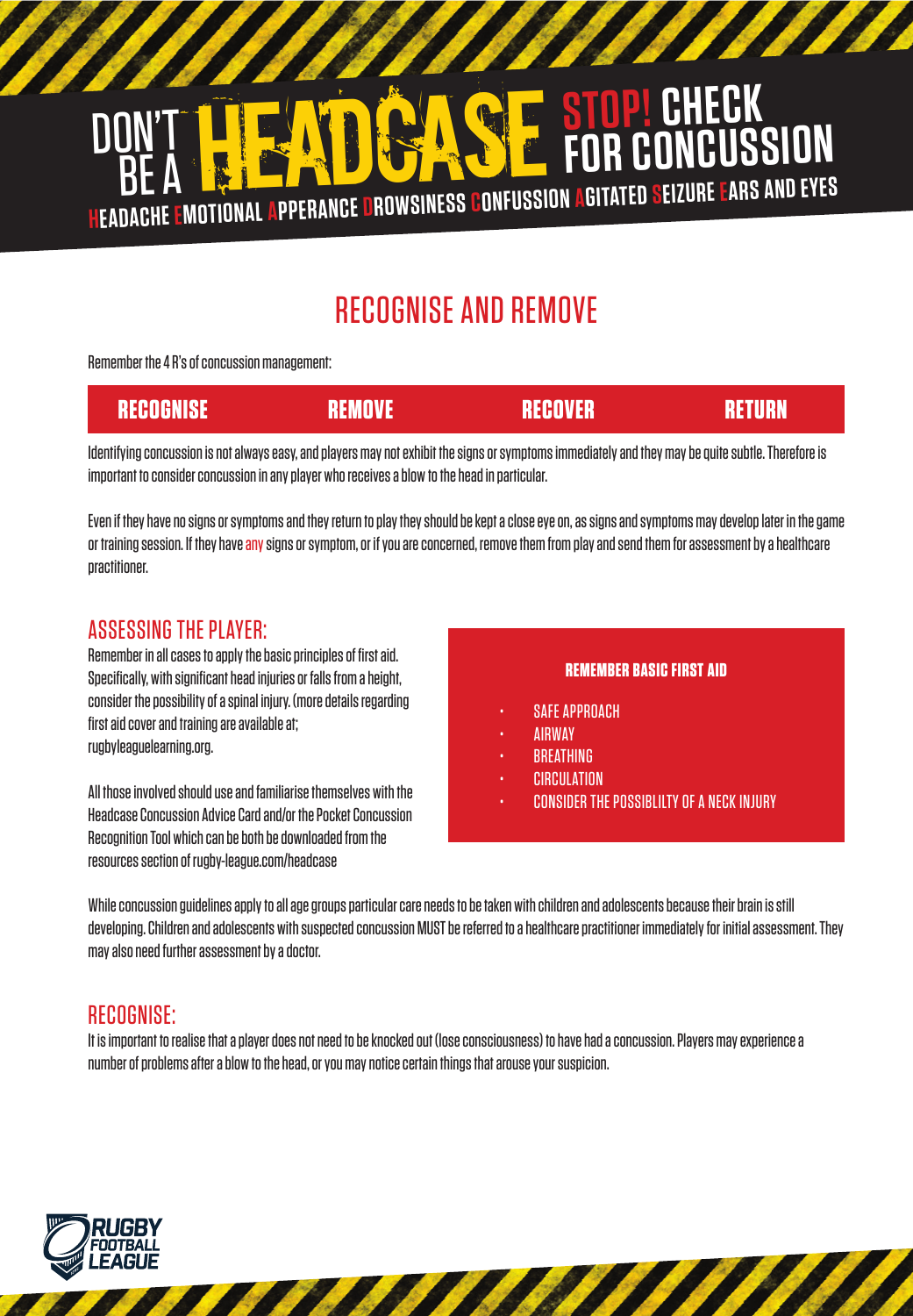## THINKING PROBLEMS THAT THE PLAYER MAY EXPERIENCE:

• Does not know time, date, place, period of game, opposing team, or the score in the game

**THE REAL PROPERTY** 

- General confusion
- Cannot remember things that happened before and/or after the injury
- Seems slow to answer questions or follow directions
- Seems easily distracted
- Not playing as well as expected
- A blank stare/glassy eyed, "the lights are on but nobody is at home"

## THINGS THAT THE PLAYER MAY COMPLAIN OF OR YOU SEE:

- Knocked out
- Headache
- **Dizziness**
- Feel dazed, "dinged" or stunned;
- Loss of vision, seeing double or blurred, seeing stars or flashing lights
- Ringing in the ears
- **Sleepiness**
- Stomach ache, stomach pain, nausea, vomiting
- Poor coordination or balance, staggering around or unsteady on feet
- Slurred speech
- Poor concentration
- Strange or inappropriate emotions (i.e. laughing, crying, getting angry easily)
- **Feeling generally unwell**

Any player with suspected concussion or if you have any doubt they must be removed from play – the decision should not be left to the player as they are usually not thinking correctly.

# "IF IN DOUBT SIT THEM OUT"

**IF YOU SUSPECT CONCUSSION YOU MUST REMOVE THEM FROM THE PLAY RIGHT AWAY**

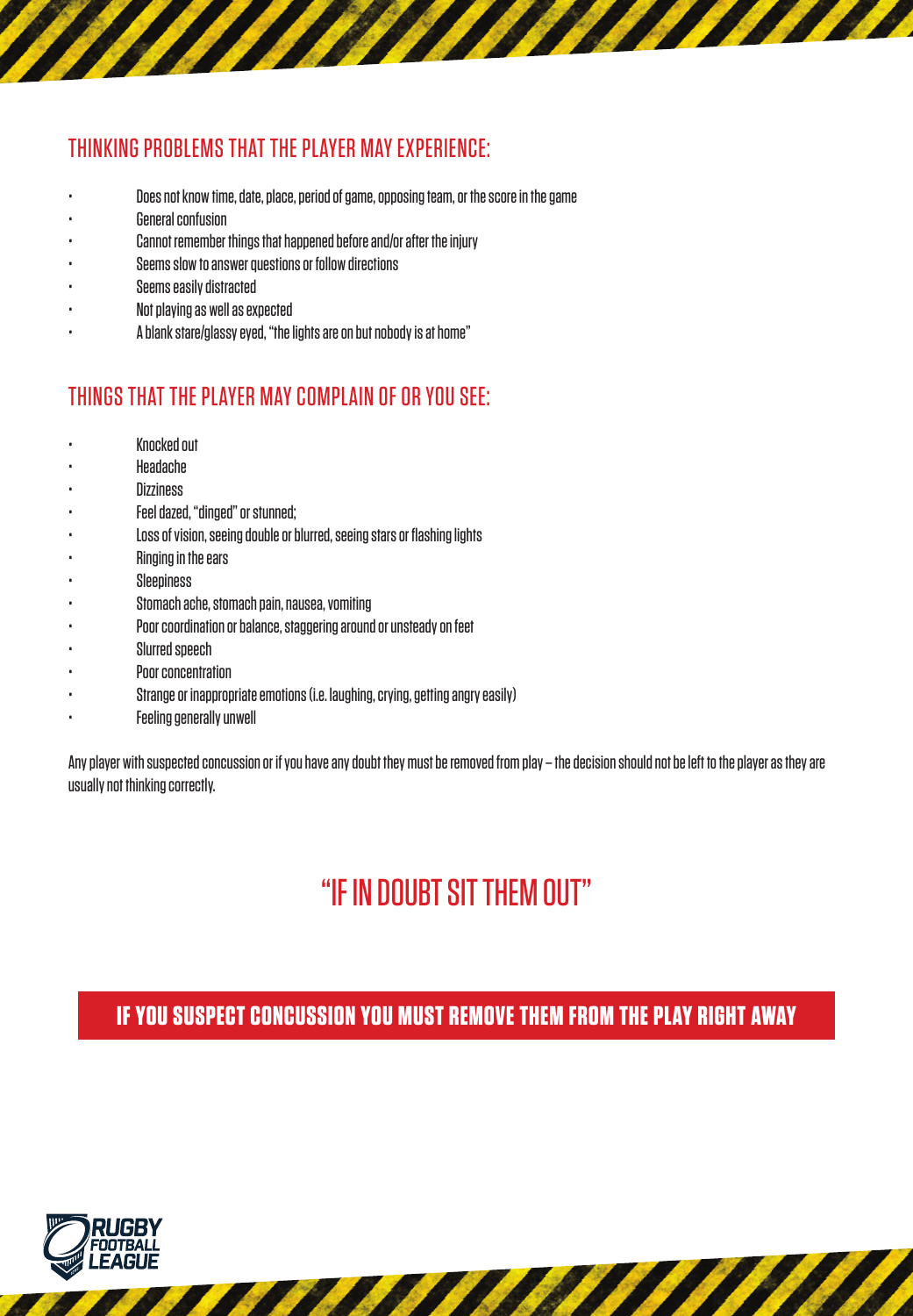## RECOGNISING MORE SERIOUS HEAD INJURIES

When to seek emergency medical treatment

In rare cases, there may be something more serious going on that may initially seem to be a concussion. There are some danger signs to look out for and the following suggest it is likely that the head injury has caused serious damage and you should phone 999 for an ambulance immediately:

- Remaining unconscious after the initial injury
- Weakness, numbness or decreases in coordination and balance
- Having a seizure or fit
- Repeated vomiting or prolonged nausea
- Difficulty speaking, such as slurred speech
- Prolonged vision problems, such as double vision
- Difficulty understanding what people say
- Balance problems or difficulty walking
- Loss of power in part of the body, such as weakness in an arm or leg
- Clear fluid leaking from the nose or ears (this could be cerebrospinal fluid, which normally surrounds the brain)
- Bleeding from one or both ears
- Sudden deafness in one or both ears
- Difficulty staying awake or still being sleepy several hours after the injury
- A headache that is getting worse
- Increasing confusion, restlessness or agitation

### REMOVE

If you suspect concussion YOU must REMOVE the player from play right away.

Continuing to play increases their risk of more severe, and/or longer lasting concussion symptoms, as well as increases their risk of other injury. In young players in particular it puts them at risk of a very but FATAL brain injury.

#### **A player removed with suspected concussion:**

- Must not return to play that day
- Should not be left alone
- Should be seen by a healthcare practitioner as soon as possible that day.
- Should not drive or ride a bike/motorbike.